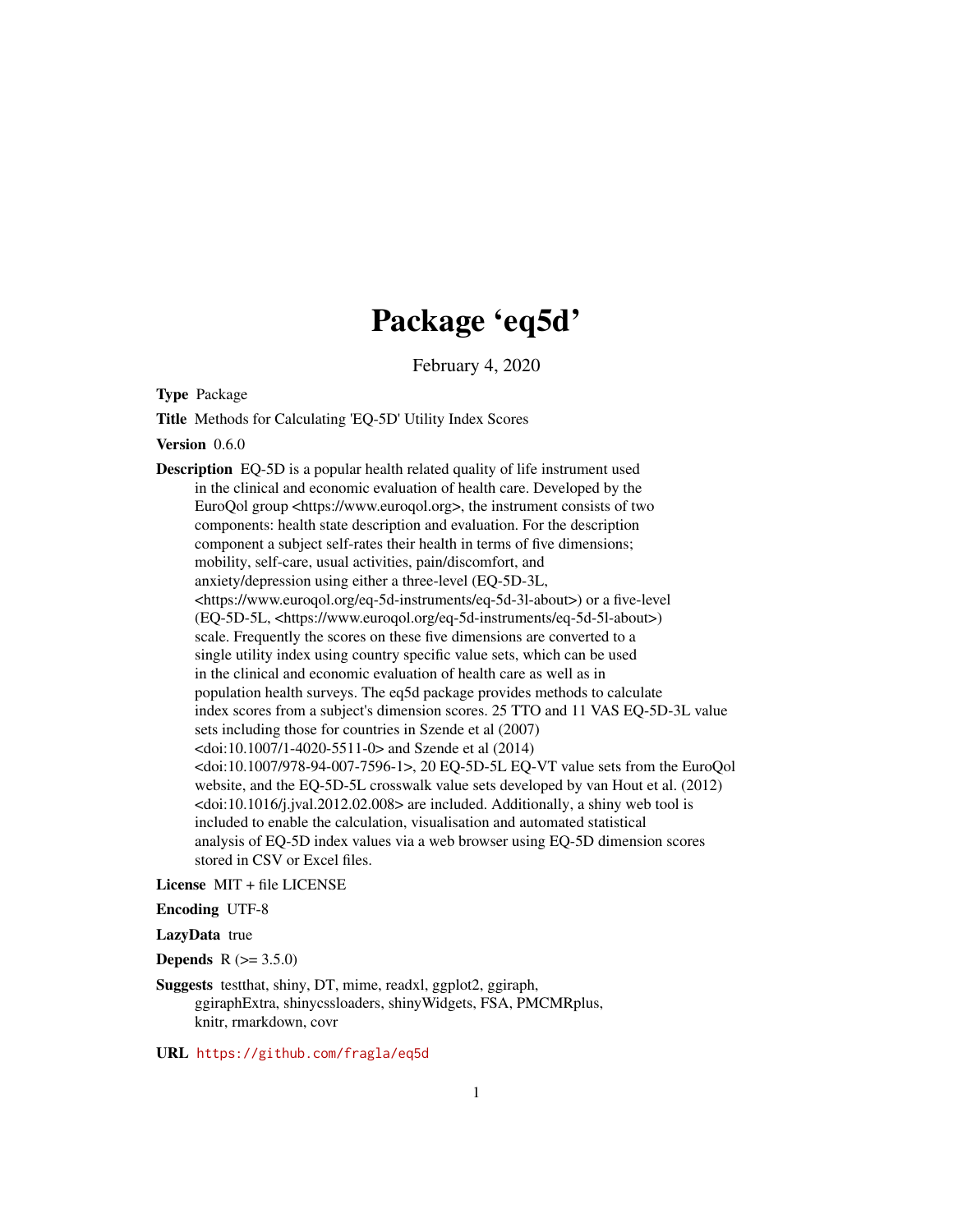<span id="page-1-0"></span>

RoxygenNote 6.1.1

VignetteBuilder knitr

Language en-GB

NeedsCompilation no

Author Fraser Morton [aut, cre], Jagtar Singh Nijjar [aut]

Maintainer Fraser Morton <fraser.morton@glasgow.ac.uk>

Repository CRAN

Date/Publication 2020-02-04 17:20:05 UTC

### R topics documented:

#### **Index** [12](#page-11-0)

CW *EQ-5D-5L Crosswalk data*

#### Description

Crosswalk index value calculation table to calculate EQ-5D-3L indices from EQ-5D-5L data for Denmark, France, Germany, Japan, Netherlands, Spain, Thailand, UK, USA and Zimbabwe.

#### Usage

CW

#### Format

An object of class data. frame with 3125 rows and 10 columns.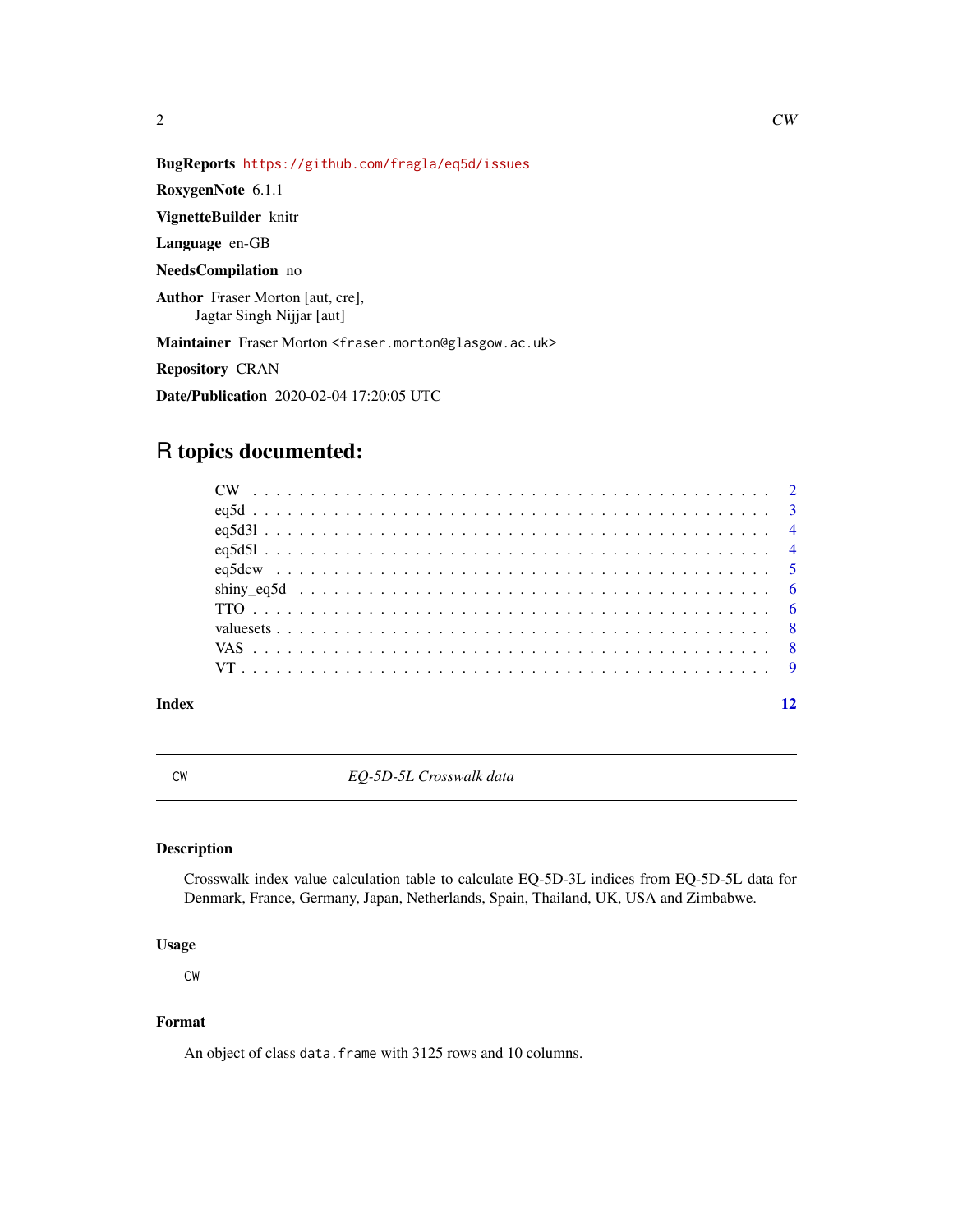#### <span id="page-2-0"></span>eq5d  $\sim$  3

#### Source

van Hout B, Janssen MF, et al. Interim scoring for the EQ-5D-5L: Mapping the EQ-5D-5L to EQ-5D-3L value sets. Value in Health 2012 Jul-Aug;15(5):708-15. doi: 10.1016/j.jval.2012.02.008. [PubMed](https://www.ncbi.nlm.nih.gov/pubmed/22867780)

[EQ-5D-5L Crosswalk Index Value Calculator](https://euroqol.org/wp-content/uploads/2018/02/EQ-5D-5L_Crosswalk_Index_Value_Calculator_v2.xls)

eq5d *Calculate EQ-5D index scores*

#### Description

Wrapper for eq5d3l and eq5d5l. Calculate EQ-5D index scores for EQ-5D-3L and EQ-5D-5L. Available value sets can be viewed using the function valuesets.

#### Usage

eq5d(scores, version, type, country, ignore.incomplete, ...)

#### Arguments

| scores            | numeric or data.frame with names/colnames MO, SC, UA, PD and AD repre-<br>senting Mobility, Self-care, Usual activities, Pain/discomfort and Anxiety/depression.<br>Alternatively an EQ-5D score can be provided in five digit format e.g. 12321. |
|-------------------|---------------------------------------------------------------------------------------------------------------------------------------------------------------------------------------------------------------------------------------------------|
| version           | string of value "3L" or "5L" to indicate instrument version.                                                                                                                                                                                      |
| type              | string specifying method type used in deriving value set scores. Options are<br>TTO or VAS for EQ-5D-3L, VT for EQ-5D-5L or CW for EQ-5D-5L crosswalk<br>conversion valuesets.                                                                    |
| country           | string of value set country name used.                                                                                                                                                                                                            |
| ignore.incomplete |                                                                                                                                                                                                                                                   |
|                   | logical to indicate whether to ignore dimension with missing data.                                                                                                                                                                                |
| .                 | character vectors, specifying "dimensions" column names or "five.digit" column<br>name. Defaults are "MO", "SC", "UA", "PD" and "AD" for dimensions and<br>"State" for five.digit.                                                                |

#### Examples

```
eq5d(scores=c(MO=1,SC=2,UA=3,PD=4,AD=5), type="VT",
country="Indonesia", version="5L")
eq5d(scores=c(MO=3,SC=2,UA=3,PD=2,AD=3),
type="TTO", version="3L", country="Germany")
scores.df <- data.frame(
 MO=c(1,2,3,4,5), SC=c(1,5,4,3,2),
 UA=c(1,5,2,3,1), PD=c(1,3,4,3,4), AD=c(1,2,NA,2,1)
 )
eq5d(scores.df, country="Canada", version="5L", type="VT", ignore.incomplete=TRUE)
```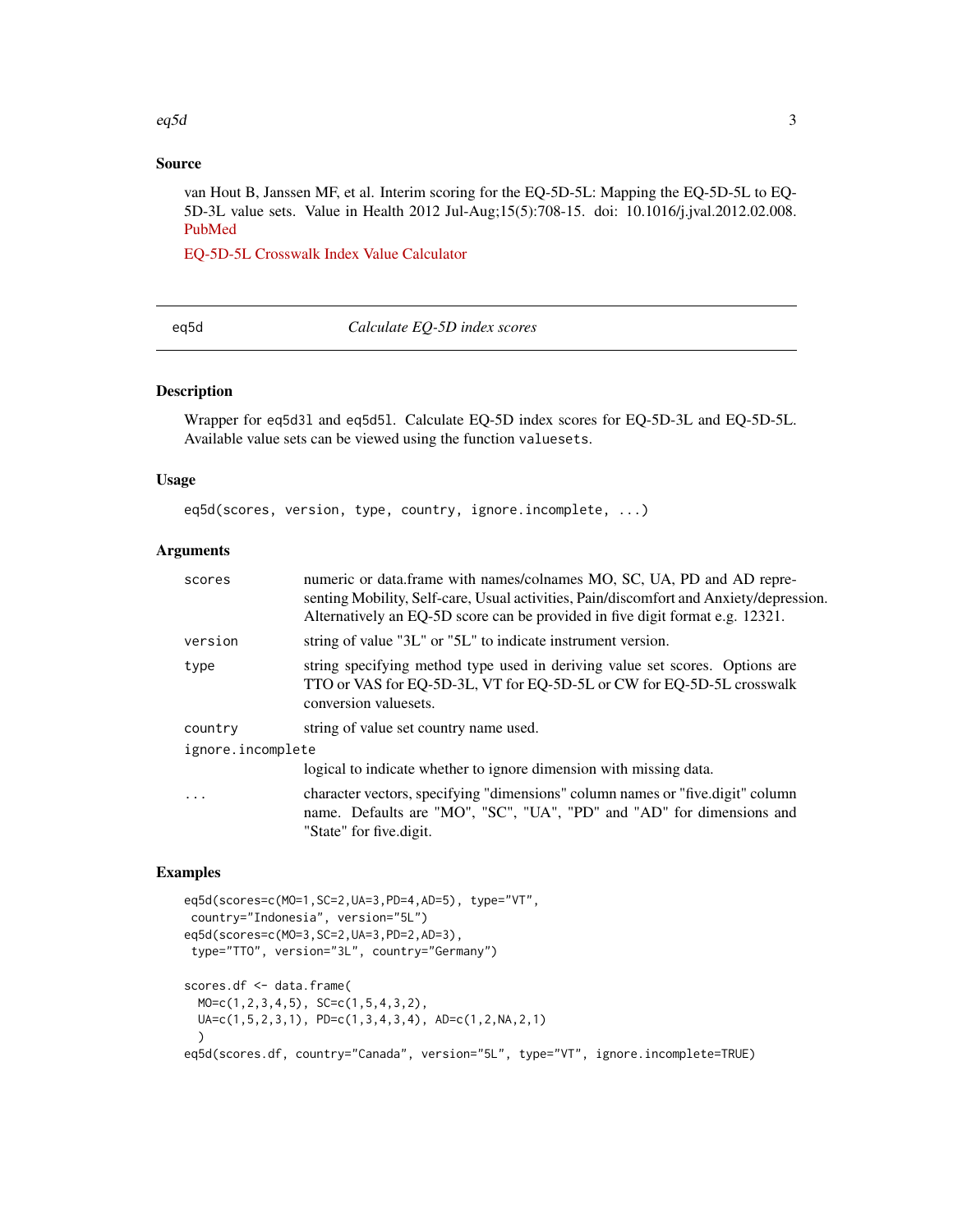```
eq5d(scores=12321, type="TTO", version="3L", country="UK")
scores.df2 <- data.frame(
 state=c(11111,12121,23232,33333)
)
eq5d(scores=scores.df2, type="TTO", version="3L", country="UK", five.digit="state")
```
eq5d3l *Calculate EQ-5D-3L index scores*

#### Description

Calculate indices for EQ-5D-3L value sets. Available value sets can be viewed using the function valuesets.

#### Usage

eq5d3l(scores, type = "TTO", country = "UK")

#### Arguments

| scores  | numeric with names MO, SC, UA, PD and AD representing Mobility, Self-care,<br>Usual activities, Pain/discomfort and Anxiety/depression. |
|---------|-----------------------------------------------------------------------------------------------------------------------------------------|
|         |                                                                                                                                         |
| type    | 3L values set type. Either TTO or VAS.                                                                                                  |
| country | value set country.                                                                                                                      |

#### Examples

```
eq5d3l(scores=c(MO=1,SC=2,UA=3,PD=1,AD=3), type="VAS", country="UK")
eq5d3l(scores=c(MO=3,SC=2,UA=3,PD=2,AD=3), type="TTO", country="Germany")
```
eq5d5l *Calculate EQ-5D-5L index scores*

#### Description

Calculate indices for EQ-5D-5L value sets. Available value sets can be viewed using the function valuesets.

#### Usage

eq5d5l(scores, country = "England")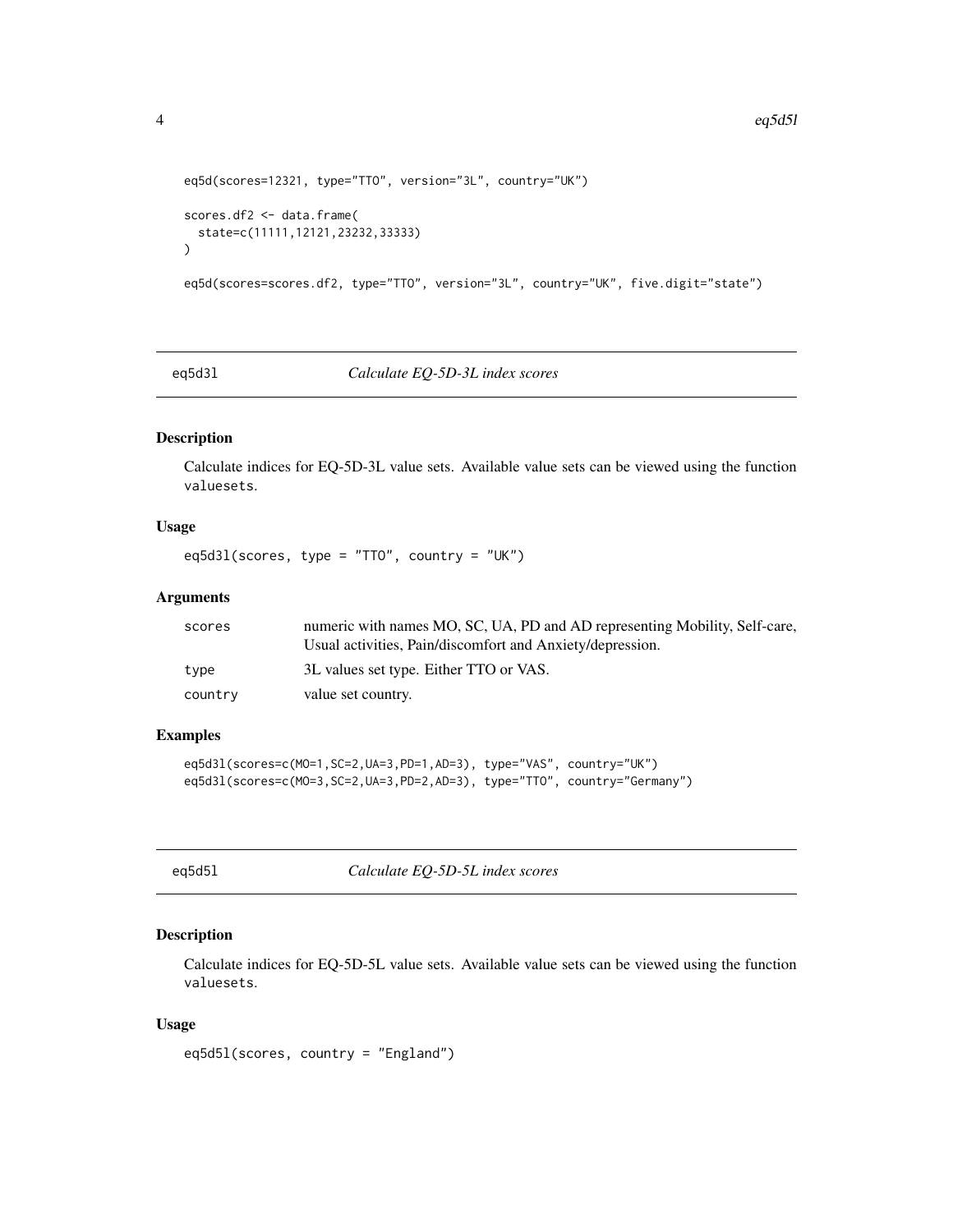#### <span id="page-4-0"></span>eq5dcw 5

#### Arguments

| scores  | numeric with names MO, SC, UA, PD and AD representing Mobility, Self-care,<br>Usual activities, Pain/discomfort and Anxiety/depression. |
|---------|-----------------------------------------------------------------------------------------------------------------------------------------|
| country | value set country.                                                                                                                      |

#### Examples

```
eq5d5l(scores=c(MO=1,SC=2,UA=3,PD=4,AD=5), country="England")
eq5d5l(scores=c(MO=3,SC=2,UA=5,PD=2,AD=3), country="Netherlands")
```

| easac<br>v |
|------------|
|------------|

eqtate *Calculate EQ-5D-5L crosswalk index scores* 

#### Description

Calculate indices for EQ-5D-5L indices by mapping them onto EQ-5D-3L value sets. Available value sets can be viewed using the function valuesets.

#### Usage

eq5dcw(scores, country = "UK")

#### Arguments

| scores  | numeric with names MO, SC, UA, PD and AD representing Mobility, Self-care, |
|---------|----------------------------------------------------------------------------|
|         | Usual activities, Pain/discomfort and Anxiety/depression.                  |
| country | value set country.                                                         |

#### Examples

```
eq5dcw(scores=c(MO=1,SC=2,UA=5,PD=1,AD=3), country="UK")
eq5dcw(scores=c(MO=3,SC=5,UA=5,PD=2,AD=3), country="Germany")
```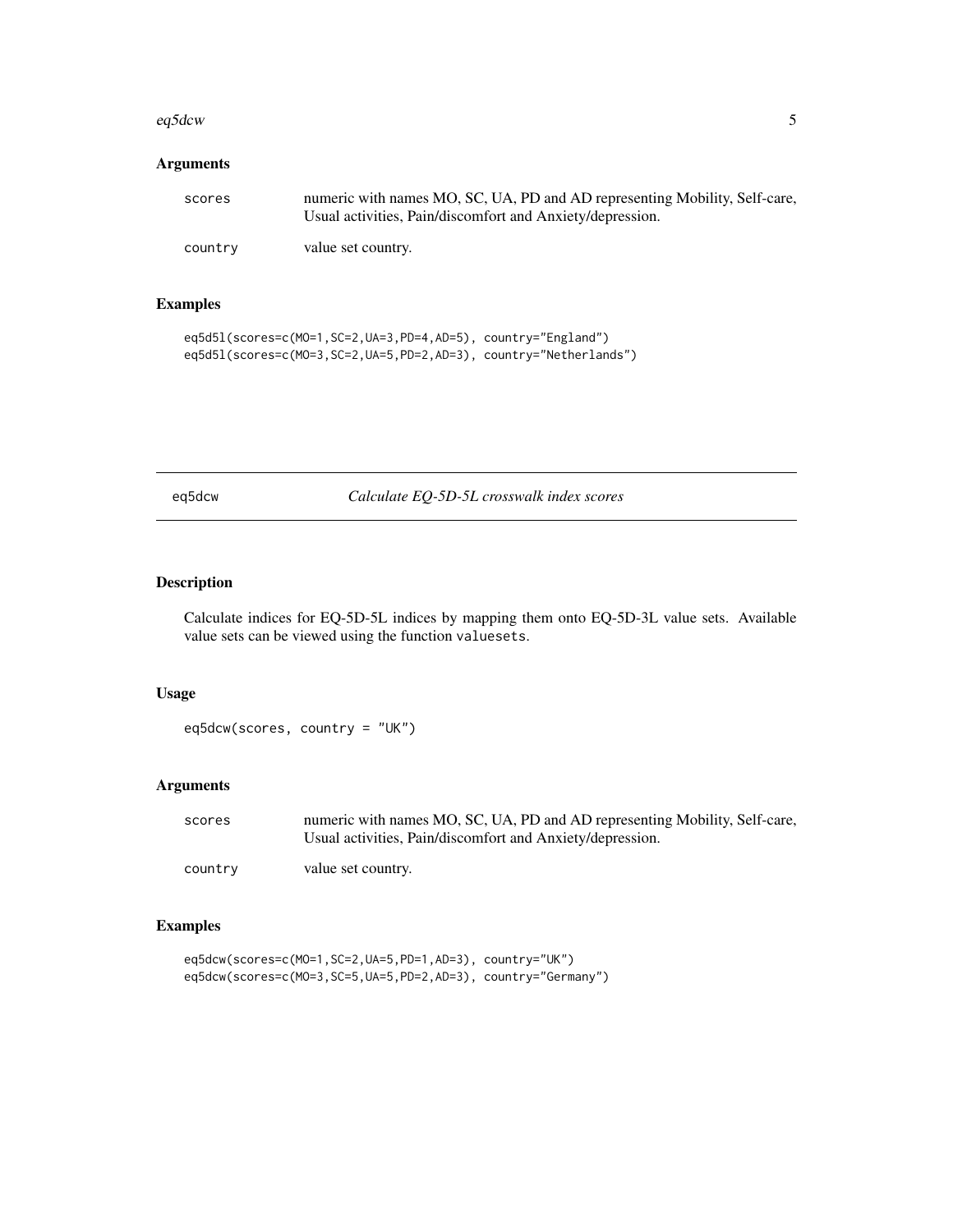<span id="page-5-0"></span>

#### Description

shiny\_eq5d launches a shiny interface for browser based EQ-5D calculations.

#### Usage

```
shiny_eq5d(display.mode = "normal")
```
#### Arguments

display.mode The display mode to be passed to [runApp](#page-0-0)

#### Examples

```
shiny_eq5d()
shiny_eq5d(display.mode="normal")
```
TTO *EQ-5D-3L TTO value set data*

#### Description

Coefficients for the estimation of the EQ-5D-3L index values based on TTO valuation studies for Argentina, Australia, Brazil, Canada, Chile, China, Denmark, France, Germany, Italy, Japan, Netherlands, Poland, Portugal, Singapore, South Korea, Spain, Sri Lanka, Sweden, Taiwan, Thailand, Trinidad and Tobago, UK, USA and Zimbabwe.

#### Usage

TTO

#### Format

An object of class data. frame with 63 rows and 25 columns.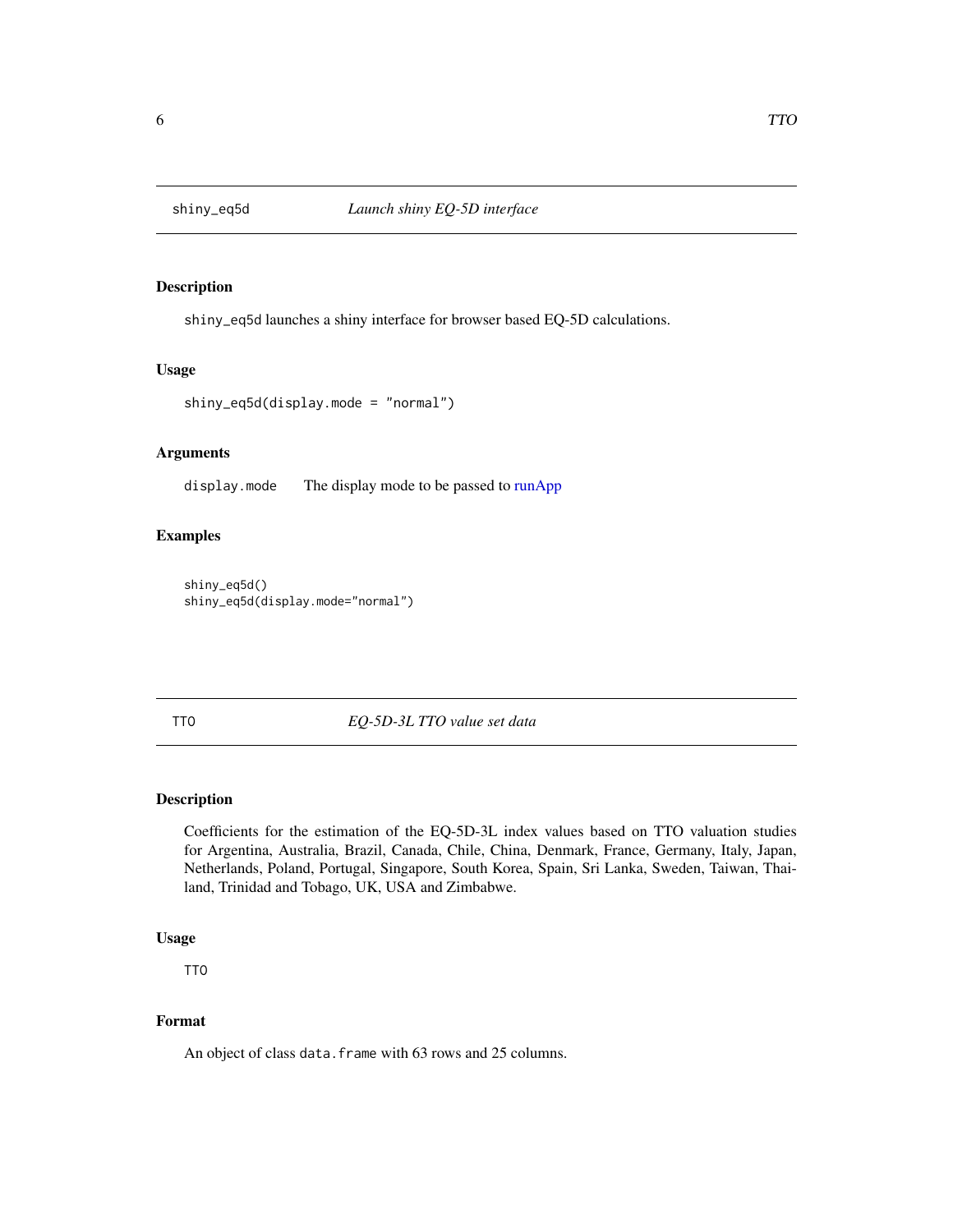#### Source

Szende, A., Oppe, M., & de Charro, F. (2007), Comparative review of Time Trade-Off value sets. In Szende, A., Oppe, M., & Devlin, N. (Ed.), EQ-5D Value Sets: Inventory, Comparative Review and User Guide (pp. 27-28). Dordrecht, The Netherlands: Springer.

Janssen, B., Szende, A., & Ramos-Goñi JM. (2014), Data and Methods. Szende, A., Janssen, B., & Cabasés, J. (Ed.), In Self-Reported Population Health: An International Perspective based on EQ-5D (p 13). Dordrecht, The Netherlands: Springer.

Australia: Viney R, Norman R, King MT, Cronin P, Street DJ, Knox S, Ratcliffe J. Time trade-off derived EQ-5D weights for Australia. Value Health. 2011 Sep-Oct;14(6):928-36. doi: 10.1016/j.jval.2011.04.009. [PubMed](https://www.ncbi.nlm.nih.gov/pubmed/21914515)

Brazil: Viegas Andrade M, Noronha K, Kind P, Maia AC, Miranda de Menezes R, De Barros Reis C, Nepomuceno Souza M, Martins D, Gomes L, Nichele D, Calazans J, Mascarenhas T, Carvalho L, Lins C. Societal Preferences for EQ-5D Health States from a Brazilian Population Survey. Value in Health Regional Issues 2013;2(3):405–412. [PubMed](https://www.ncbi.nlm.nih.gov/pubmed/29702778)

Canada: Bansback N, Tsuchiya A, Brazier J, Anis A. Canadian valuation of EQ-5D health states: preliminary value set and considerations for future valuation studies. PLoS One. 2012;7(2):e31115. [PubMed](https://www.ncbi.nlm.nih.gov/pubmed/22328929)

Chile: Zarate V, Kind P, Valenzuela P, Vignau A, Olivares-Tirado P, Munoz A. Social valuation of EQ-5D health states: the Chilean case. Value in Health. 2011 Dec;14(8):1135-41. [PubMed](https://www.ncbi.nlm.nih.gov/pubmed/22152184)

China: Liu GG, Wu H, Li M, Gao C, Luo N. Chinese time trade-off values for EQ-5D health states. Value Health. 2014 Jul;17(5):597-604. doi: 10.1016/j.jval.2014.05.007. Epub 2014 Jul 23. [PubMed](https://www.ncbi.nlm.nih.gov/pubmed/25128053)

Poland: Golicki D, Jakubczyk M, Niewada M, Wrona W, Busschbach JJ. Valuation of EQ-5D health states in Poland: first TTO-based social value set in Central and Eastern Europe. Value in Health. 2010;13(2):289-97. [PubMed](https://www.ncbi.nlm.nih.gov/pubmed/19744296)

Portugal: Ferreira LN, Ferreira PL, Pereira LN, Oppe M. The valuation of the EQ-5D in Portugal. Qual Life Res. 2014 Mar;23(2):413-23. doi: 10.1007/s11136-013-0448-z. Epub 2013 Jun 8. [PubMed](https://www.ncbi.nlm.nih.gov/pubmed/23748906)

Singapore: Luo N, Wang P, Thumboo J, Lim YW, Vrijhoef HJ. Valuation of EQ-5D-3L health states in Singapore: modeling of time trade-off values for 80 empirically observed health states. Pharmacoeconomics. 2014 May;32(5):495-507. doi: 10.1007/s40273-014-0142-1. [PubMed](https://www.ncbi.nlm.nih.gov/pubmed/24519603)

Sri Lanka: Kularatna S, Whitty JA, Johnson NW, Jayasinghe R, Scuffham PA. Valuing EQ-5D health states for Sri Lanka. Qual Life Res. 2015 Jul;24(7):1785-93. doi:10.1007/s11136-014-0906- 2. Epub 2014 Dec 28. PubMed PMID: [PubMed](https://www.ncbi.nlm.nih.gov/pubmed/25543271)

Sweden: Burström K, Sun S, Gerdtham UG, Henriksson M, Johannesson M, Levin LÅ, Zethraeus N. Swedish experience-based value sets for EQ-5D health states. Qual Life Res. 2014 Mar;23(2):431- 42. doi: 10.1007/s11136-013-0496-4. [PubMed](https://www.ncbi.nlm.nih.gov/pubmed/23975375)

Taiwan: Lee HY, Hung MC, Hu FC, Chang YY, Hsieh CL, Wang JD. Estimating quality weights for EQ-5D (EuroQol-5 dimensions) health states with the time trade-off method in Taiwan. J Formos Med Assoc. 2013;112(11):699-706. [PubMed](https://www.ncbi.nlm.nih.gov/pubmed/24183199)

Thailand: Tongsiri S, Cairns J. Estimating population-based values for EQ-5D health states in Thailand. Value Health. 2011 Dec;14(8):1142-5. doi: 10.1016/j.jval.2011.06.005. [PubMed](https://www.ncbi.nlm.nih.gov/pubmed/22152185)

#### TTO TTO 2008 2012 12:00:00 PM 2012 12:00:00 PM 2012 12:00:00 PM 2012 12:00:00 PM 2012 12:00:00 PM 2012 12:00:00 PM 2012 12:00:00 PM 2012 12:00:00 PM 2012 12:00:00 PM 2012 12:00:00 PM 2012 12:00:00 PM 2012 12:00:00 PM 2012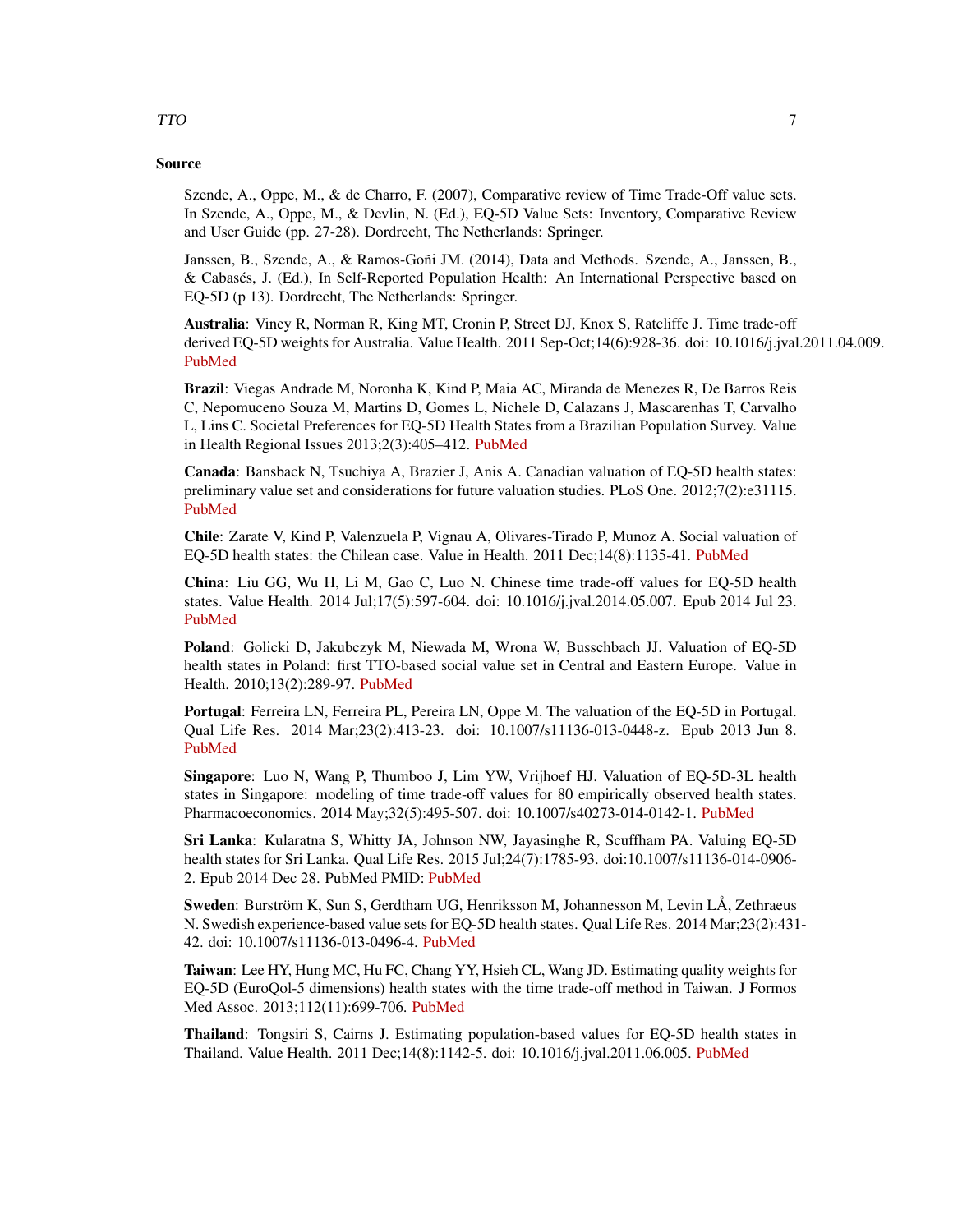<span id="page-7-0"></span>Trinidad and Tobago: Bailey H, Stolk E, Kind P. Toward Explicit Prioritization for the Caribbean: An EQ-5D Value Set for Trinidad and Tobago. Value Health Reg Issues. 2016 Dec;11:60-67. doi: 10.1016/j.vhri.2016.07.010. [PubMed](https://www.ncbi.nlm.nih.gov/pubmed/27986200)

valuesets *Get the available EQ-5D value sets.*

#### Description

valuesets returns a data.frame of the available EQ-5D value sets in the eq5d package.

#### Usage

valuesets(type = NULL, version = NULL, country = NULL)

#### **Arguments**

| type    | string EQ-5D value set type. TTO or VAS for EQ-5D-3L, VT for EQ-5D-5L or<br>CW for EO-5D-5L crosswalk conversion dataset. |
|---------|---------------------------------------------------------------------------------------------------------------------------|
| version | string either 3L or 5L.                                                                                                   |
| country | string one of the countries for which there is a value set.                                                               |

#### Value

A data.frame containing the EQ-5D version, value set type and country

#### Examples

```
valuesets()
valuesets(type="TTO")
valuesets(version="5L")
valuesets(country="UK")
```
VAS *EQ-5D-3L VAS value set data*

#### Description

Coefficients for the estimation of the EQ-5D-3L index values based on VAS valuation studies for Belgium, Denmark, Europe, Finland, Germany, Iran, Malaysia, New Zealand, Slovenia, Spain and UK.

#### Usage

VAS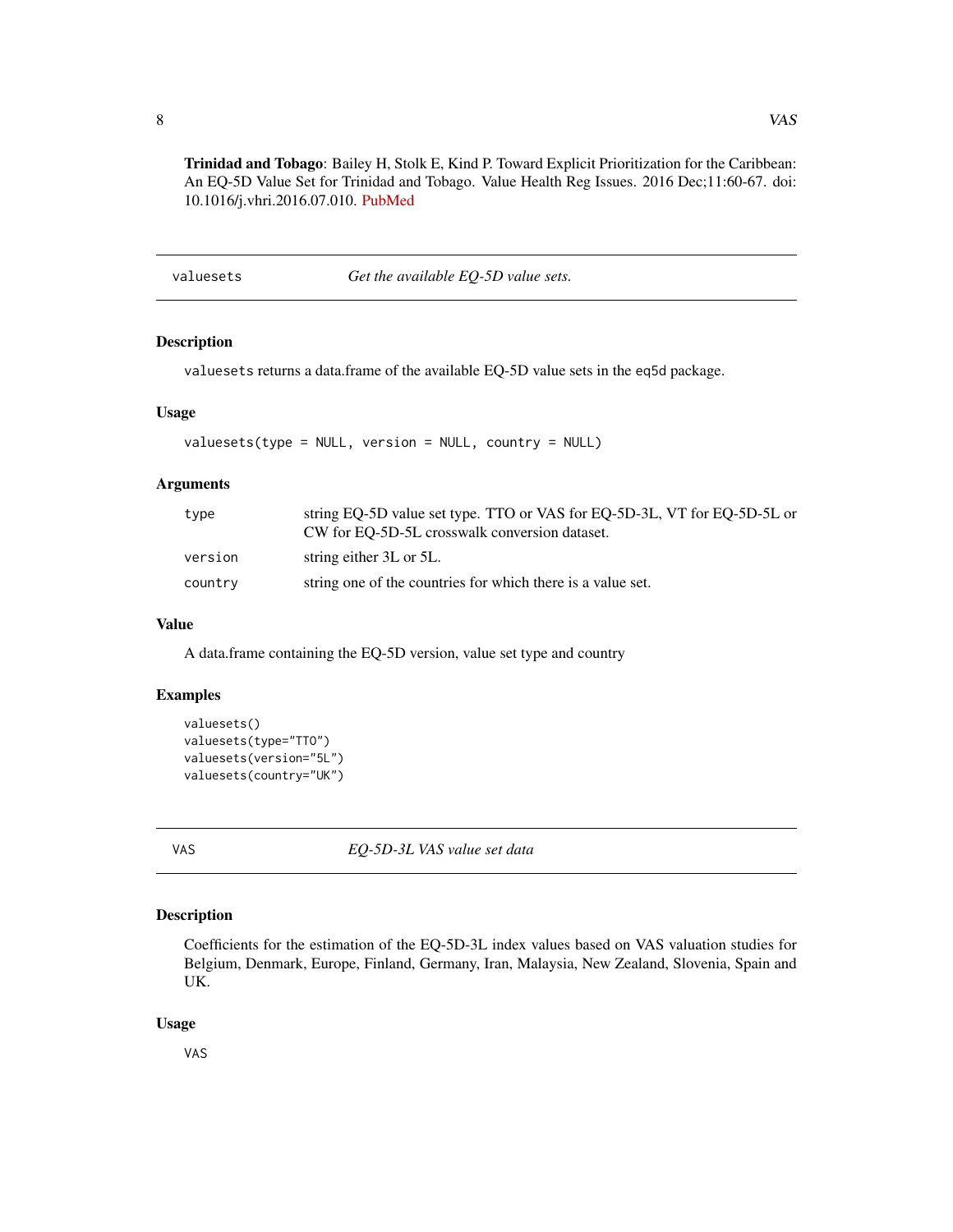#### <span id="page-8-0"></span>Format

An object of class data.frame with 21 rows and 11 columns.

#### Source

Oppe, M., Szende, A., & de Charro, F. (2007), Comparative review of Visual Analogue Scale value sets. In Szende, A., Oppe, M., & Devlin, N. (Ed.), EQ-5D Value Sets: Inventory, Comparative Review and User Guide (pp. 37-38). Dordrecht, The Netherlands: Springer.

Iran: Goudarzi R, Zeraati H, Akbari Sari A, Rashidian A, Mohammad K. Population-Based Preference Weights for the EQ-5D Health States Using the Visual Analogue Scale (VAS) in Iran. Iran Red Crescent Med J. 2016 Feb 13;18(2):e21584. doi: 10.5812/ircmj.21584. [PubMed](https://www.ncbi.nlm.nih.gov/pubmed/27186384)

Malaysia: Yusof FA, Goh A, Azmi S. Estimating an EQ-5D value set for Malaysia using time trade-off and visual analogue scale methods. Value Health. 2012 Jan-Feb;15(1 Suppl):S85-90. doi: 10.1016/j.jval.2011.11.024. [PubMed](https://www.ncbi.nlm.nih.gov/pubmed/22265073)

VT *EQ-5D-5L VT value set data*

#### **Description**

EQ-5D-5L VT value set calculation data for Canada, China, England, France, Germany, Hong Kong, Indonesia, Ireland, Japan, Malaysia, Netherlands, Poland, Portugal, South Korea, Spain, Taiwan, Thailand, Uruguay and USA.

#### Usage

VT

#### Format

An object of class data. frame with 34 rows and 20 columns.

#### Source

- 1. Canada: Xie F, Pullenayegum E, Gaebel K, Bansback N, Bryan S, Ohinmaa A, Poissant L, Johnson JA. A Time Trade-off-derived Value Set of the EQ-5D-5L for Canada. Med Care. 2016;54(1):98-105. [PubMed](https://www.ncbi.nlm.nih.gov/pubmed/26492214)
- 2. China: Luo N, Liu G, Li M, Guan H, Jin X, Rand-Hendriksen K. Estimating an EQ-5D-5L Value Set for China. Value in Health. 2017 Apr;20(4):662-669. doi: 10.1016/j.jval.2016.11.016. Epub 2017 Feb 9. [PubMed](https://www.ncbi.nlm.nih.gov/pubmed/28408009)
- 3. England: Devlin N, Shah K, Feng Y, Mulhern B, van Hout B. Valuing health-related quality of Life: An EQ-5D-5L Value Set for England. Health Economics. 2018 Jan;27(1):1-22 [PubMed](https://www.ncbi.nlm.nih.gov/pubmed/28833869)
- 4. Ethiopia: Welie AG, Gebretekle GB, Stolk E, Mukuria C, Krahn MD, Enquoselassie F, Fenta TG. Valuing Health State: An EQ-5D-5L Value Set for Ethiopians. Value Health Reg Issues. 2019 Nov 1;22:7-14. doi: 10.1016/j.vhri.2019.08.475. [PubMed](https://www.ncbi.nlm.nih.gov/pubmed/31683254)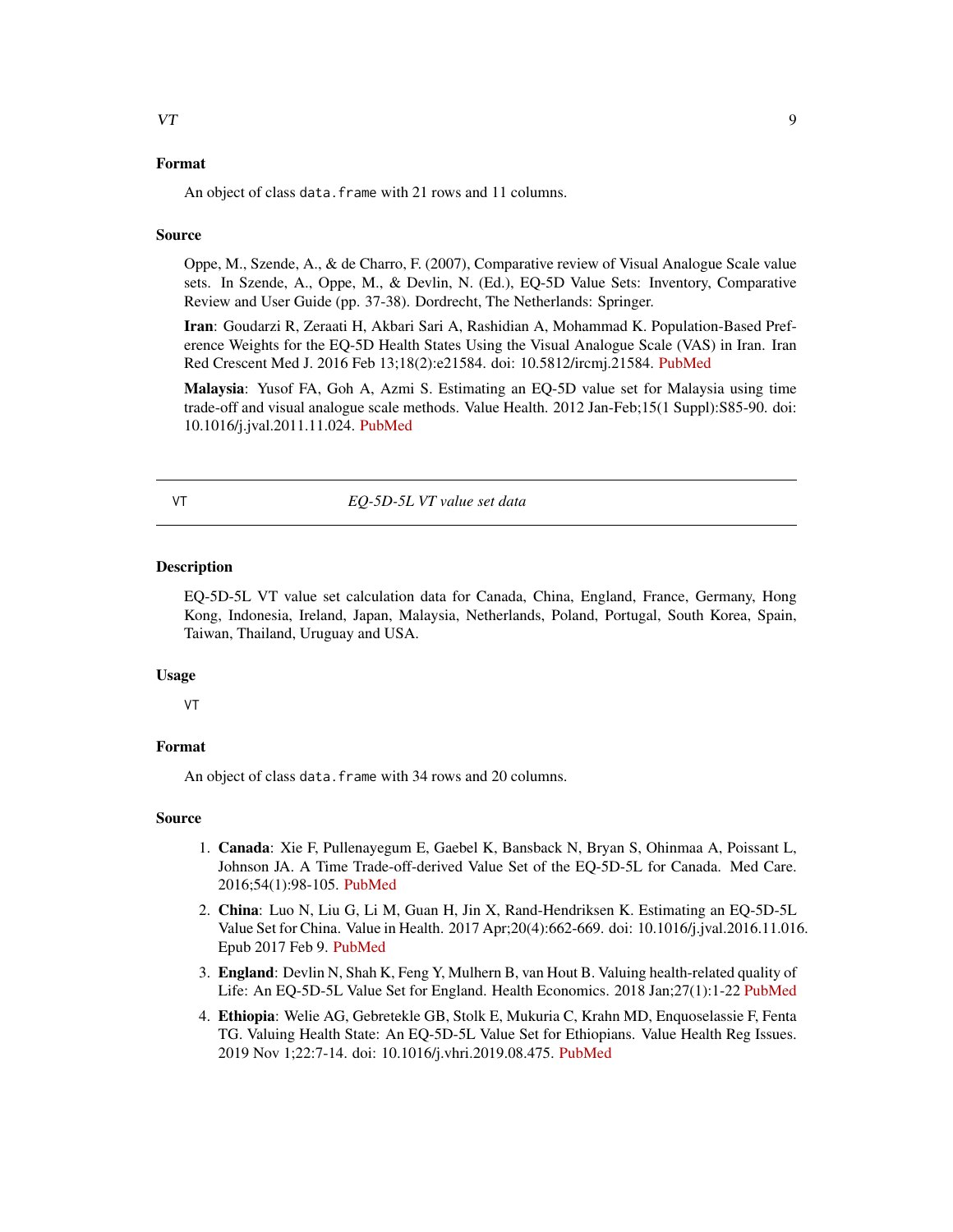- 5. France: Andrade LF, Ludwig K, Goni JMR, Oppe M, de Pouvourville G. A French Value Set for the EQ-5D-5L. Pharmacoeconomics. 2020 Jan 8. doi: 10.1007/s40273-019-00876-4. [PubMed](https://www.ncbi.nlm.nih.gov/pubmed/31912325)
- 6. Germany: Ludwig K, Graf von der Schulenburg JM, Greiner W. German Value Set for the EQ-5D-5L. Pharmacoeconomics. 2018 Feb;36(6):663-674. doi: 10.1007/s40273-018-0615- 8. [PubMed](https://www.ncbi.nlm.nih.gov/pubmed/29460066)
- 7. HongKong: Wong ELY, Ramos-Goñi JM, Cheung AWL, Wong AYK, Rivero-Arias O. Assessing the Use of a Feedback Module to Model EQ-5D-5L Health States Values in Hong Kong. Patient. 2018 Apr;11(2):235-247. doi: 10.1007/s40271-017-0278-0. [PubMed](https://www.ncbi.nlm.nih.gov/pubmed/29019161)
- 8. Indonesia: Purba FD, Hunfeld JAM, Iskandarsyah A, Fitriana TS, Sadarjoen SS, Ramos-Goñi JM, Passchier J, Busschbach JJ. The Indonesian EQ-5D-5L Value Set. PharmacoEconomics. 2017 Nov;35(11)1153-1165. doi: 10.1007/s40273-017-0538-9. [PubMed](https://www.ncbi.nlm.nih.gov/pubmed/28695543)
- 9. Ireland: Hobbins A, Barry L, Kelleher D, Shah K, Devlin N, Ramos Goñi JM, O'Neill C. Utility Values for Health States in Ireland: A Value Set for the EQ-5D-5L. PharmacoEconomics. 2018 Nov;36(11):1345-1353. doi: 10.1007/s40273-018-0690-x. [PubMed](https://www.ncbi.nlm.nih.gov/pubmed/30051267)
- 10. Japan: Shiroiwa T, Ikeda S, Noto S, Igarashi A, Fukuda T, Saito S, Shimozuma K. Comparison of Value Set Based on DCE and/or TTO Data: Scoring for EQ-5D-5L Health States in Japan. Value in Health. 2016 Jul-Aug;19(5):648-54. [PubMed](https://www.ncbi.nlm.nih.gov/pubmed/27565282)
- 11. Malaysia: Shafie AA; Vasan Thakumar A; Lim CJ;Luo N; Rand-Hendriksen K; Yusof FA. EQ-5D-5L Valuation for the Malaysian Population. PharmacoEconomics. 2019 May;37(5):715- 725. doi: 10.1007/s40273-018-0758-7. [PubMed](https://www.ncbi.nlm.nih.gov/pubmed/30535779)
- 12. Netherlands Versteegh MM, Vermeulen KM, Evers SM, de Wit GA, Prenger R, Stolk EA. Dutch Tariff for the Five-Level Version of EQ-5D. Value in Health. 2016 Jun;19(4):343-52. doi: 10.1016/j.jval.2016.01.003. [PubMed](https://www.ncbi.nlm.nih.gov/pubmed/27325326)
- 13. Poland Golicki D, Jakubczyk M, Niewada M, Wrona W, Busschbach JJ. Valuation of EQ-5D health states in Poland: first TTO-based social value set in Central and Eastern Europe. Value Health. 2010 Mar-Apr;13(2):289-97. doi: 10.1111/j.1524-4733.2009.00596.x. [PubMed](https://www.ncbi.nlm.nih.gov/pubmed/19744296)
- 14. Portugal Ferreira PL, Antunes P, Ferreira LN, Pereira LN, Ramos-Goñi JM. A hybrid modelling approach for eliciting health state preferences: the Portuguese EQ-5D-5L value set. Qual Life Res. 2019 Jun 14. doi: 10.1007/s11136-019-02226-5. [PubMed](https://www.ncbi.nlm.nih.gov/pubmed/31201730)
- 15. South Korea Kim SH, Ahn J, Ock M, Shin S, Park J, Luo N, Jo MW. The EQ-5D-5L valuation study in Korea. Qual Life Res. 2016 Jul;25(7):1845-52. doi: 10.1007/s11136-015-1205-2. [PubMed](https://www.ncbi.nlm.nih.gov/pubmed/26961008)
- 16. Spain: Ramos-Goñi JM, Craig B, Oppe M, Ramallo-Fariña Y, Pinto-Prades JL, Luo N, Rivero-Arias O. Handling data quality issues to estimate the Spanish EQ-5D-5L Value Set using a hybrid interval regression approach. Value in Health 2018 May;21(5):596-604. doi: 10.1016/j.jval.2017.10.023. [PubMed](https://www.ncbi.nlm.nih.gov/pubmed/29753358)
- 17. Taiwan: Lin HW, Li CI, Lin FJ, Chang JY, Gau CS, Luo N, Pickard AS, Ramos Goñi JM, Tang CH, Hsu CN. Valuation of the EQ-5D-5L in Taiwan. PLoS One. 2018; 13(12):: e0209344. doi: 10.1371/journal.pone.0209344. [PubMed](https://www.ncbi.nlm.nih.gov/pmc/articles/PMC6306233)
- 18. Thailand Pattanaphesaj J, Thavorncharoensap M, Ramos-Goñi JM, Tongsiri S, Ingsrisawang L, Teerawattananon Y. The EQ-5D-5L Valuation study in Thailand. Expert Review of Pharmacoeconomics & Outcomes Research. 2018 Oct;18(5):551-558. doi: 10.1080/14737167.2018.1494574 [PubMed](https://www.ncbi.nlm.nih.gov/pubmed/29958008)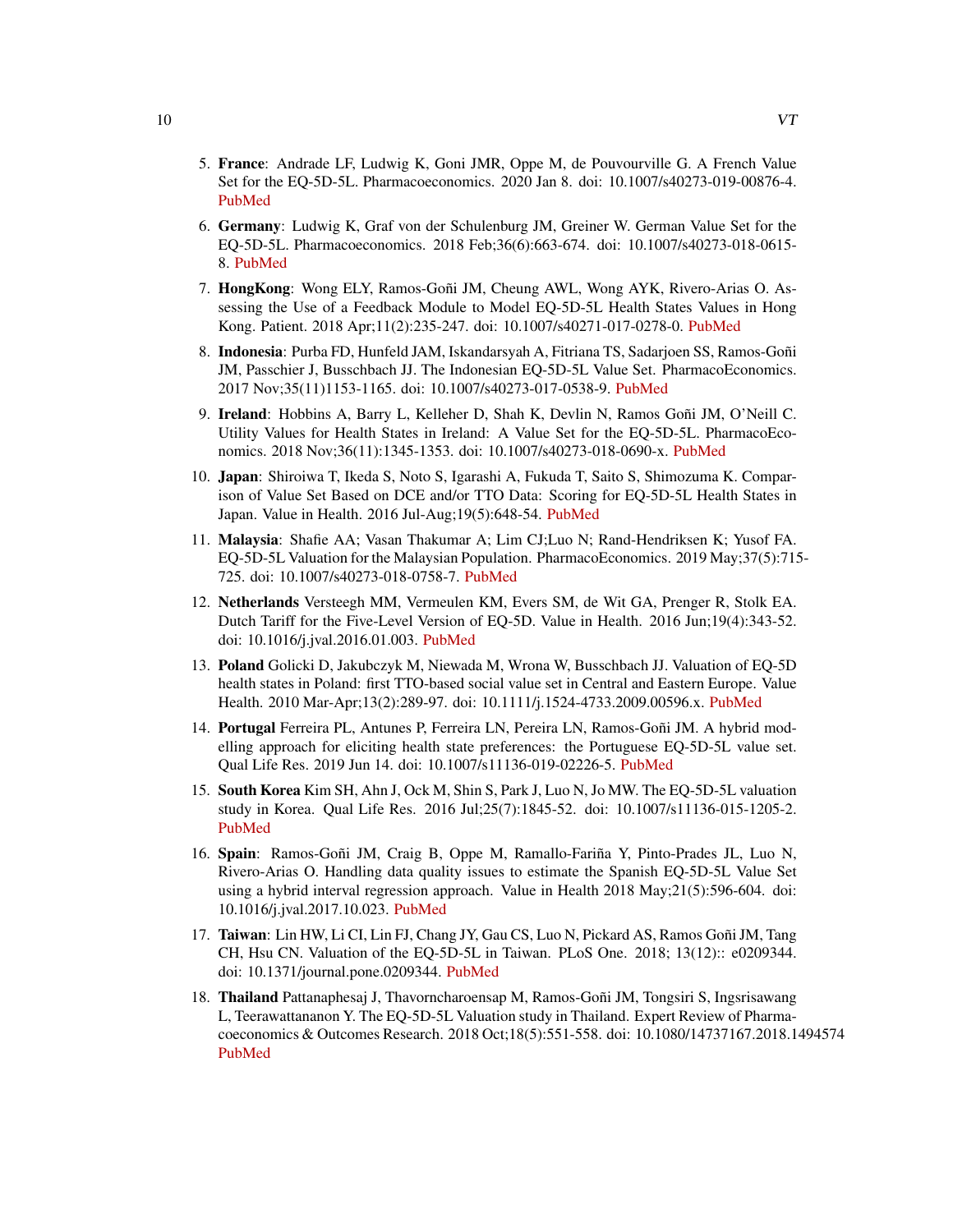- 19. Uruguay: Augustovski F, Rey-Ares L, Irazola V, Garay OU, Gianneo O, Fernández G, Morales M, Gibbons L, Ramos-Goñi JM. An EQ-5D-5L value set based on Uruguayan population preferences. Qual Life Res. 2016 Feb;25(2):323-33. doi: 10.1007/s11136-015-1086-4. [PubMed](https://www.ncbi.nlm.nih.gov/pubmed/26242249)
- 20. USA: Pickard AS, Law EH, Jiang R, Pullenayegum E, Shaw JW, Xie F, Oppe M, Boye KS, Chapman RH, Gong CL, Balch A, Busschbach JJV. United States Valuation of EQ-5D-5L Health States Using an International Protocol. Value in Health. 2019 Aug;22(8):931-941. doi: 10.1016/j.jval.2019.02.009. [PubMed](https://www.ncbi.nlm.nih.gov/pubmed/31426935)